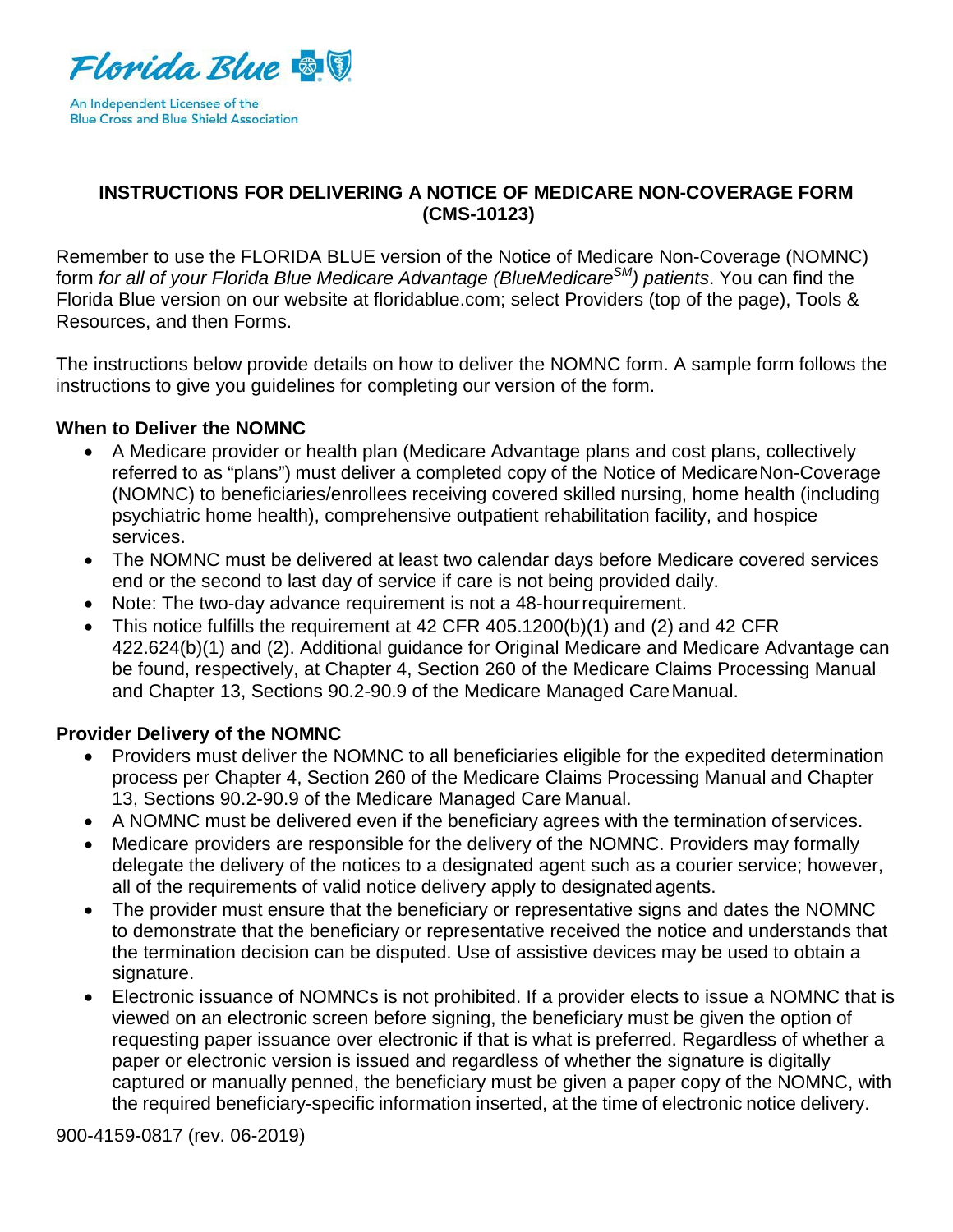## **Notice Delivery to Representatives**

- CMS requires that notification of changes in coverage for an institutionalized beneficiary/enrollee who is not competent be made to arepresentative.
- Notification to the representative may be problematic because that person may not be available in person to acknowledge receipt of the required notification. Providers are required to develop procedures to use when the beneficiary/enrollee is incapable or incompetent, and the provider cannot obtain the signature of the enrollee's representative through direct personal contact.
- If the provider is personally unable to deliver a NOMNC to a person acting on behalf of an enrollee, then the provider should telephone the representative to advise him or her when the enrollee's services are no longer covered.
- The date of the conversation is the date of the receipt of the notice. Confirm the telephone contact by written notice mailed on that same date. When direct phone contact cannot be made, send the notice to the representative by certified mail, return receipt requested. The date that someone at the representative's address signs (or refuses to sign) the receipt is the date of receipt.
- Place a dated copy of the notice in the enrollee's medical file. When notices are returned by the post office with no indication of a refusal date, then the enrollee's liability starts on the second working day after the provider's mailing date.

## **Exceptions**

The following service terminations, reductions, or changes in care are not eligible for an expedited review. Providers should not deliver a NOMNC in these instances.

- When beneficiaries never received Medicare covered care in one of the covered settings (e.g., an admission to a SNF will not be covered due to the lack of a qualifying hospital stay or a face-to-face visit was not conducted for the initial episode of home healthcare).
- When services are being reduced (e.g., an HHA providing physical therapy and occupational therapy discontinues the occupational therapy).
- When beneficiaries are moving to a higher level of care (e.g., home health care ends because a beneficiary is admitted to a SNF).
- When beneficiaries exhaust their benefits (e.g., a beneficiary reaches 100 days of coverage in a SNF, thus exhausting their Medicare Part A SNFbenefit).
- When beneficiaries end care on their own initiative (e.g., a beneficiary decides to revoke the hospice benefit and return to standard Medicare coverage).
- When a beneficiary transfers to another provider at the same level of care (e.g., a beneficiary transfers from one SNF to another while remaining in a Medicare-covered SNFstay).
- When a provider discontinues care for business reasons (e.g., an HHA refuses to continue care at a home with a dangerous animal or because the beneficiary was receiving physical therapy and the provider's physical therapist leaves the HHA for another job).

# **Please see a sample Florida Blue NOMNC form on the following pages.**

900-4159-0817 (rev. 06-2019)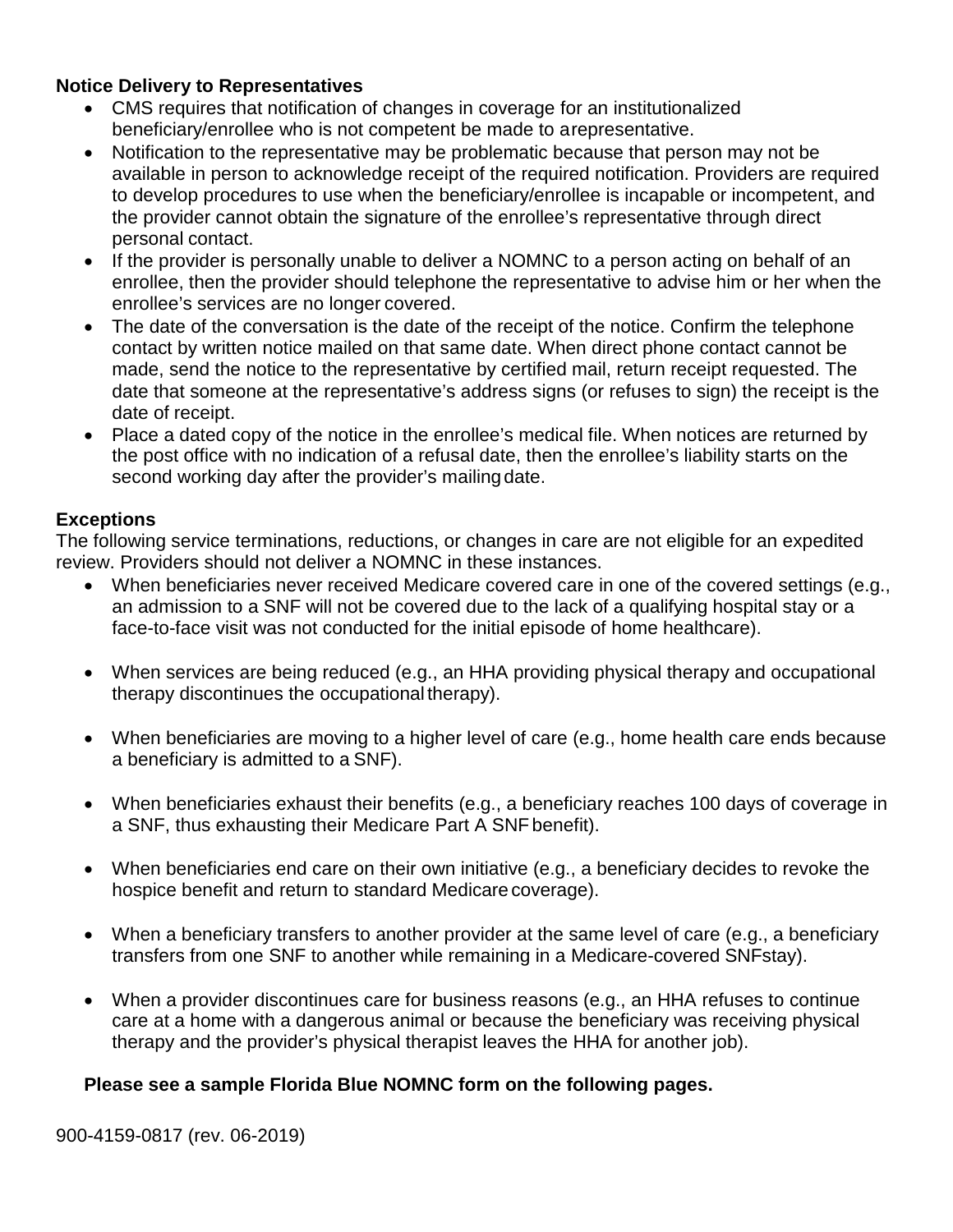# **SAMPLE**

[Insert facility Logo and address]

# **Notice of Medicare Non-Coverage**

**Patient name:**  $\le$  John Doe>> **Patient number:**  $\le$  SNF PT ID #>> The Effective Date Coverage of Your Current <Insert Type of Service> Services Will End: <<This is the last covered day of service/day before discharge>>

Your Medicare provider and/or health plan have determined that Medicare probably will not pay for your current <insert type of service> services after the effective date indicated above.

• You may have to pay for any services you receive after the abovedate.

Your Right to Appeal This Decision

- You have the right to an immediate, independent medical review (appeal) of the decision to end Medicare coverage of these services. Your services will continue during the appeal.
- If you choose to appeal, the independent reviewer will ask for your opinion. The reviewer also will look at your medical records and/or other relevant information. You do not have to prepare anything in writing, but you have the right to do so if youwish.
- If you choose to appeal, you and the independent reviewer will each receive a copy of the detailed explanation about why your coverage for services should not continue. You will receive this detailed notice only after you request anappeal.
- If you choose to appeal, and the independent reviewer agrees services should no longer be covered after the effective date indicatedabove;
	- o Neither Medicare nor your plan will pay for these services after that date.
- If you stop services no later than the effective date indicated above, you will avoid financial liability.

# How to Ask For an Immediate Appeal

- You must make your request to your Quality Improvement Organization (also known as a QIO). A QIO is the independent reviewer authorized by Medicare to review the decision to end these services.
- Your request for an immediate appeal should be made as soon as possible, but no later than noon of the day before the effective date indicatedabove.
- The QIO will notify you of its decision as soon as possible, generally no later than two days after the effective date of this notice if you are in Original Medicare. If you are in a Medicare health plan, the QIO generally will notify you of its decision by the effective date of this notice.
- Call your QIO (KePRO) at 1-888-317-0751 or TTY 1-855-843-4776 or FAX: 1-833-868- 4058 to appeal, or if you have questions.

# **See page 2 of this notice for more information.**